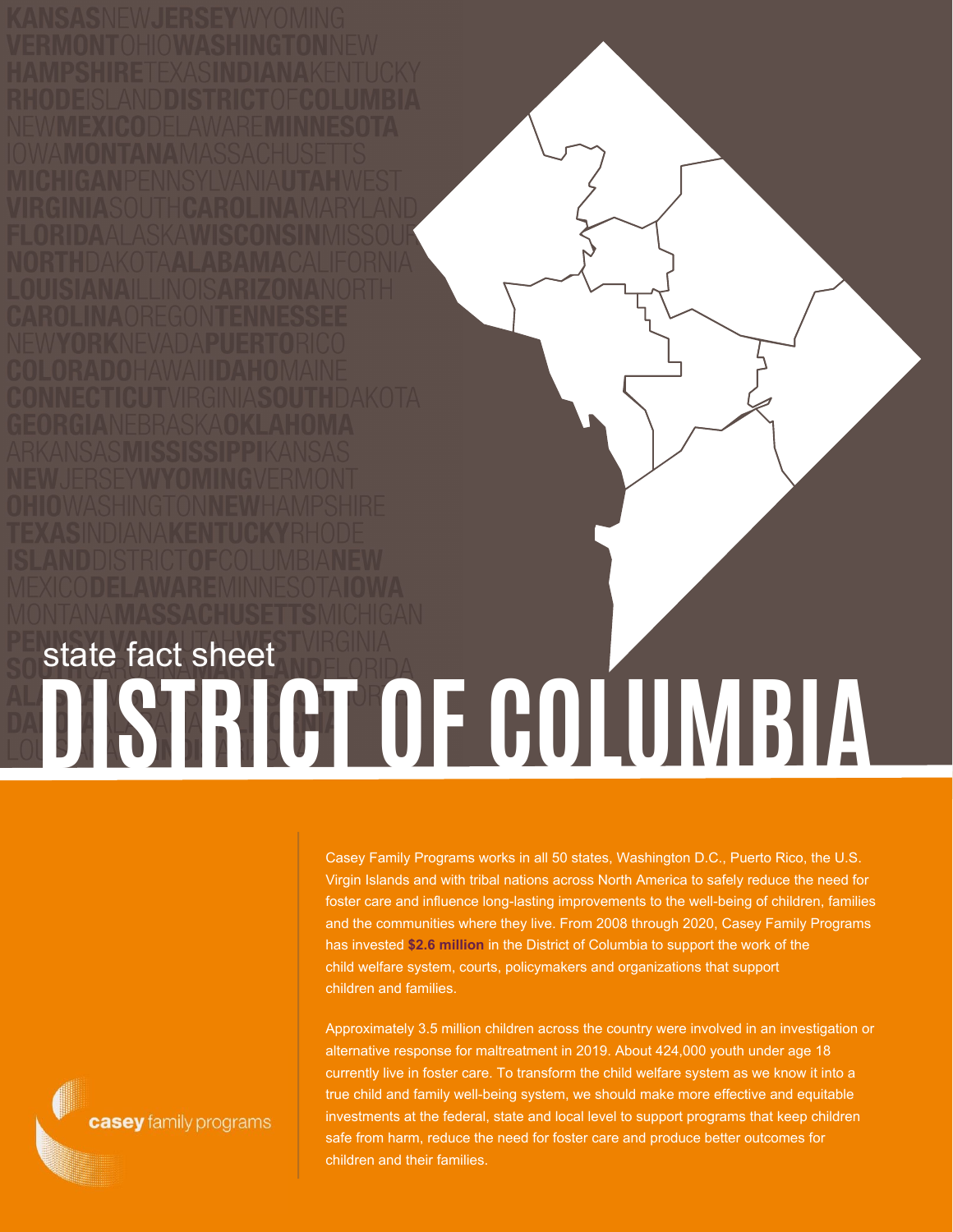We talk about a "foster care system," but the goal is to create a child and family well-being system that prevents abuse and neglect and helps every child grow up safely in his or her own family whenever possible. Rather than waiting for maltreatment to occur, we can improve the safety of children who have come to the attention of child protective services by helping their families with evidence-based and promising practices.

Across District of Columbia in 2019, approximately:

## 12,312



Most states currently are limited to using the bulk of the \$9.8 billion in dedicated federal child welfare funding only for services related to foster care. The Family First Prevention Services Act of 2018 and the Family First Transition Act of 2019 provide states with the historic opportunity to invest federal funding to support preventive services, including substance abuse, mental health and parental skill training, so more children can remain safely at home. States and tribes now have access to new federal prevention resources to help keep children safe from harm in the first place by helping strengthen their families.

How federal child welfare funding is currently aligned in District of Columbia\*:

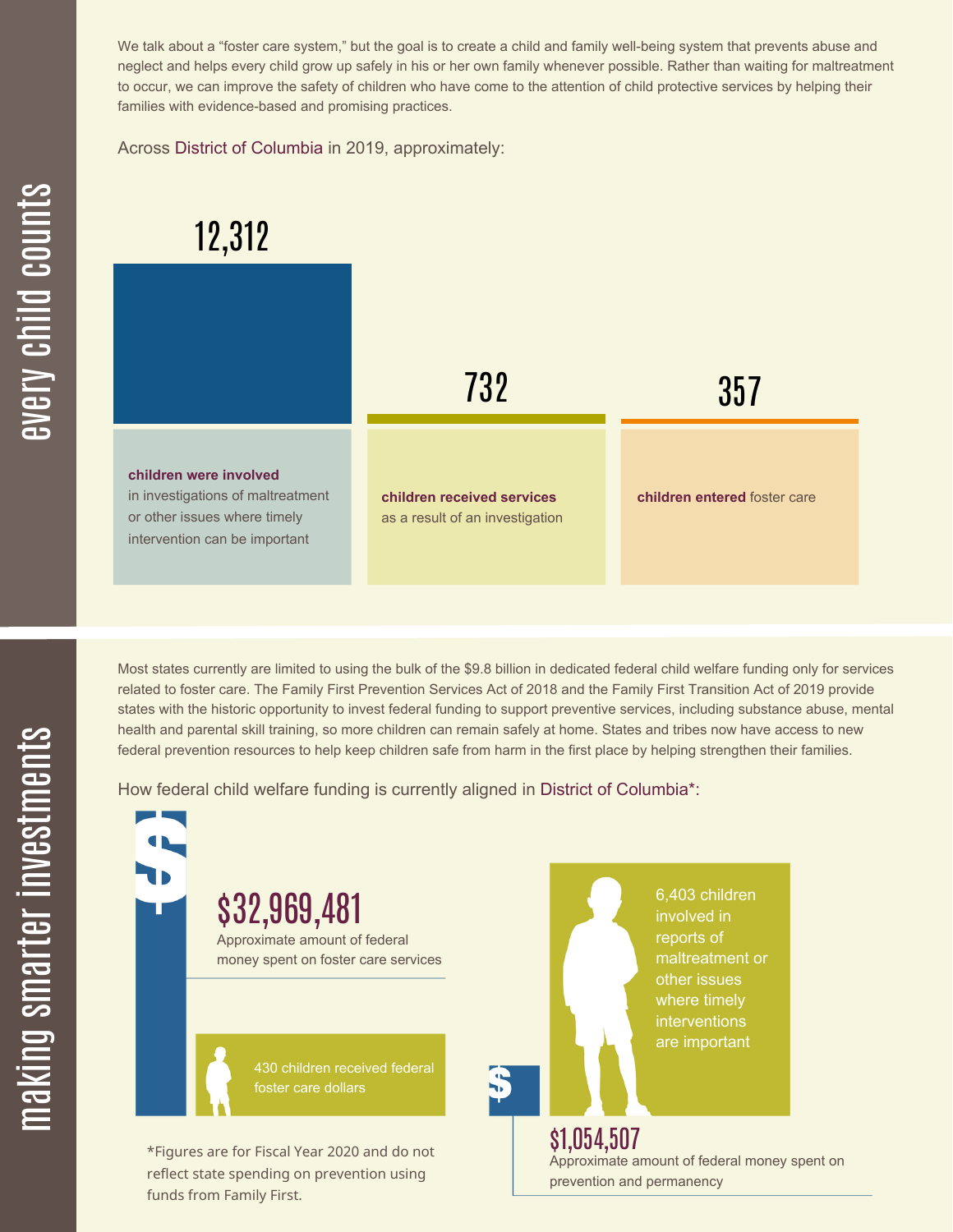Safety and effective response go hand in hand. Most children enter foster care due to neglect and other reasons — not because of physical or sexual abuse. In District of Columbia, providing targeted and effective interventions as soon as possible, including by accessing new federal resources provided under the Family First Prevention Services Act and the Family First Transition Act, can safely allow children to remain with their families and thrive.

## Reasons children in District of Columbia enter foster care:



91% of children in District of **Columbia** do not experience a repeat occurrence of maltreatment within six months

\*"Other" includes parental substance abuse, child substance abuse, child disability, child behavior problems, parent death, parent incarceration, caretaker inability to cope, relinquishment or inadequate housing.

What happens to children who end up in foster care? Most are safely reunited with their own family or extended family. A significant number are adopted. Under the Family First Prevention Services Act, communities can more easily invest in helping more children to grow up in safe, stable families by providing appropriate and timely services prior to the need for removal, or after they return home or have been adopted.

Among children in District of Columbia who exited foster care in 2019: